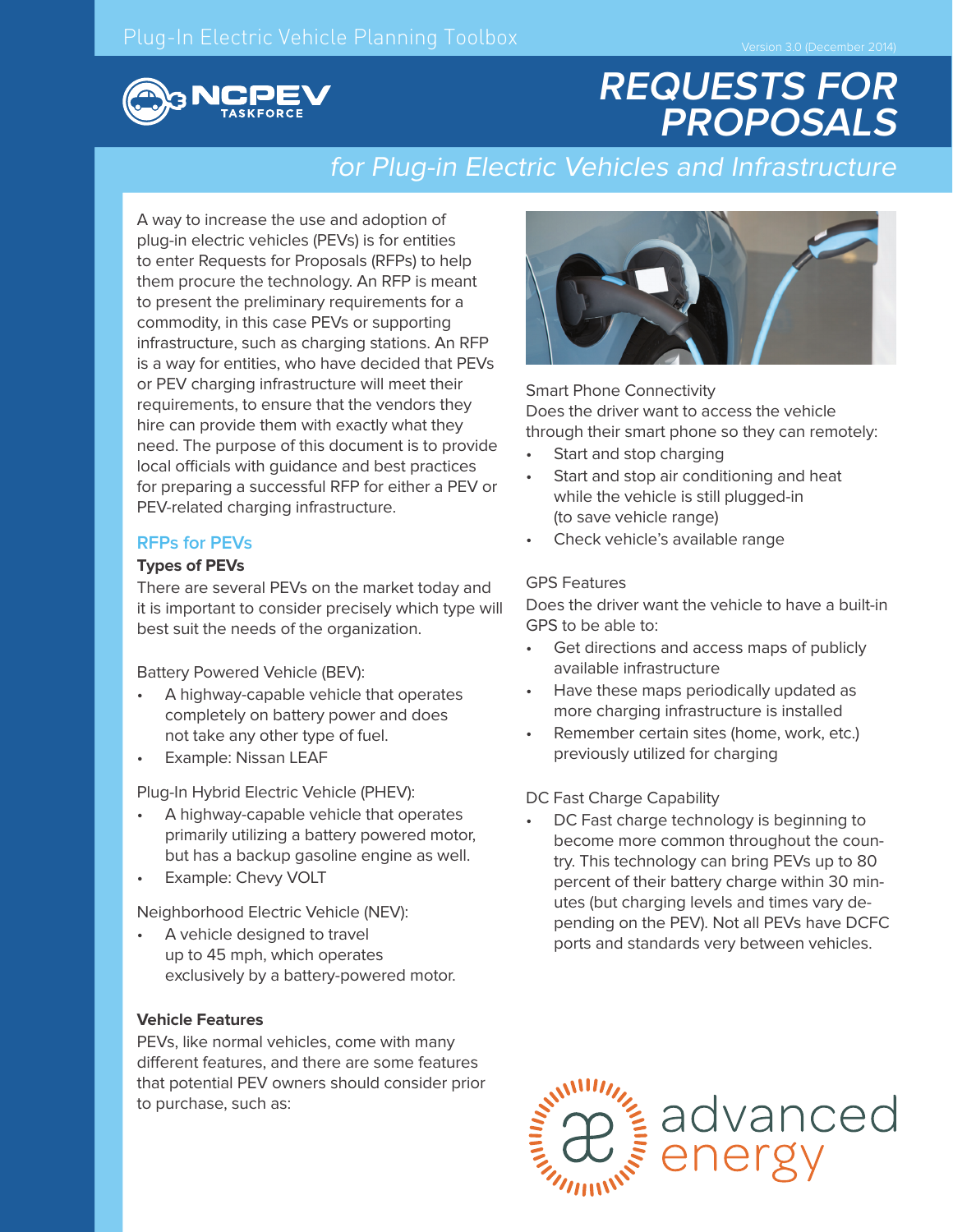# **State Contract Availability**

Depending on the standards and procedures of your organization, it may be necessary that a PEV intended for purchase be available on the State Vehicle Contract for your particular state. Additional information

regarding these contracts varies by state, but should be available to view online. If this is something which your organization desires, it is vital to include it in your RFP.

#### **Cost**

The initial cost of PEVs is often seen as a barrier to their adoption. Total cost of ownership is an extremely

important factor for organizations to consider, and should be included in the RFP. However, this high upfront cost can have a reasonable payback period when compared to internal combustion engine vehicles. Federal incentives, as well as the offset of fuel prices, can greatly reduce the payback period for the cost difference between these vehicles.

# **RFPs for Electric Vehicle Charging Stations**

#### **Minimum Recommendations**

It is recommended that public charging stations be at a minimum:

- Certified by a National Recognized Testing Laboratory
- Commercial grade
- Compliant with the SAE J1772 plug interface or compatible DCFC connector standard

### **Ability to Add Communications Technology**

In order to ensure that the charging stations installed today are relevant in the future, it is important to consider communications and payment technologies that may eventually be needed. Some questions to answer while the RFP is being written include:

- Is it preferred that communications be hard-wired or wireless?
- Do the stations need to have the ability to accept payment now or in the future?
- Do the stations have the ability to collect charging data that could be significant to monitoring PEV charging behavior?
- Is there any other specific technology your organization may need?

### **Contractor Selection**

It is crucial that the contractor fully understands the installation costs and needs prior to finalizing the proposal, as even a small misunderstanding can end up adding significantly to the installation cost.

**Additional Resources: State Contracts** Vehicle contracts are available for many state agencies and are often also available for political subdivisions. There are many different categories that apply for vehicles, and each may have their own list.

- For the most applicable list visit: www.doa.state.nc.us/pandc/070a.pdf
- For information in North Carolina, visit: www.doa.state.nc.us/pandc/keyword.asp

It is also vital to ensure that the contractor can have access to the site prior to the installation in order to assess the installation area. If the site chosen isn't properly assessed prior to the installation, it is possible that hidden costs could reveal themselves later in the process. To see more

specific information, please review the Charging Station Installation Handbook.

### **Americans with Disabilities Act Compliance**

It is important to have full knowledge of the Americans with Disabilities Act (ADA) regulations that affect your chosen electric vehicle charging station location, and to make sure that ADA compliance is a requirement listed in your RFP.

Codes and standards that govern accessibility can vary depending on which codes the Authority Having Jurisdiction (AHJ) for the facility have adopted. Whether the charging stations are part of a state or local government facility, a public accommodation/ commercial facility, or a private business can also make a difference in which regulations must be followed. Accessibility requirements are generally governed by three standards:

- The International Building Code (IBC);
- The American National Standards Institute's (ANSI) Standard A117.1 "Accessible and Usable Building and Facilities"
- The U.S. Department of Justice (DOJ) 2010 ADA Standards for Accessible Design

The AHJ may establish requirements that are more stringent than the general standards, and that AHJ is typically responsible for enforcement of ADA requirements.

Please refer to the PEV Planning Toolbox Article "Accessibility for Public Charging Stations" for additional information and for specific requirements applicable to installations in North Carolina.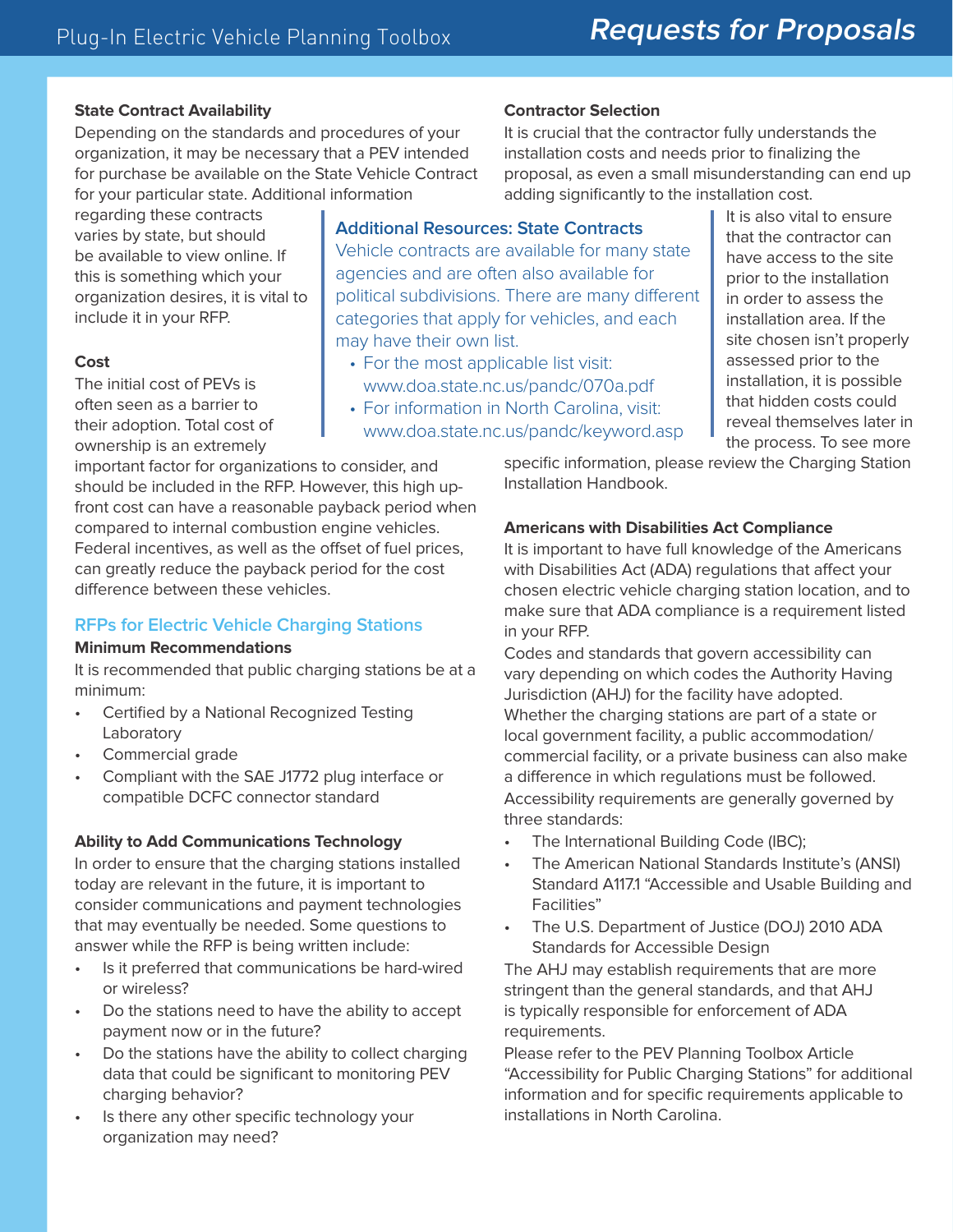#### **Proposed Cost**

Cost is an extremely important factor to consider when searching for electric vehicle charging station installation. The average cost of installing a commercial AC Level 2 charging unit, for use by the public, employees or fleet vehicles, is typically between \$1,500 and \$15,000. There are two main factors that must be included in the total cost:

- Electric vehicle supply equipment (EVSE)
- Ancillary equipment/installation services

| <b>Typical Installation Costs &amp; Installation Options</b><br>(EVSE not included) |                                   |                                   |
|-------------------------------------------------------------------------------------|-----------------------------------|-----------------------------------|
| Commercial Install                                                                  | Avg Install<br>Cost<br>(per unit) | Avg Install<br>Cost<br>(per cord) |
| <b>Wall Mount</b>                                                                   | \$2,109                           | \$2,109                           |
| Pedestal Mount                                                                      | \$2,875                           | \$2,875                           |
| Dual Pedestal<br>Mount                                                              | \$4,129                           | \$2,064                           |
| Optional                                                                            |                                   |                                   |
| <b>Wheel Stops</b><br>(each)                                                        |                                   | \$250                             |
| Bollards (each)                                                                     |                                   | \$500                             |
| Engineering<br>(per station) <sup>2</sup>                                           |                                   | \$1,000                           |

Notes:

1 Number of installations estimated or performed of this type <sup>2</sup>Assumes site specific engineering drawings are available

Source: NC PEV Roadmap

### **Durability & Warranty Lengths**

Other factors seen in RFPs are the infrastructure's durability and warranty lengths. Organizations would like to install infrastructure that is durable and able to withstand extreme weather conditions in order to limit future maintenance costs and needs. They'd also like the infrastructure to be warranted. The warranty period of the infrastructure has great potential to limit future costs if durability fails, and should be included for considerations.

It is also important to note that organizations have the right to request specific warranty lengths and durability criteria by detailing these requirements within the RFP.

# **Sample Request for Proposal Outline: Vehicles**

- 1. Statement of Problem and Project Objectives
	- a. Description of PEV
	- b. Supporting documentation
		- What types of PEVs are accepted?
		- What makes a vehicle superior to other choices (range, safety, size, etc)?
		- What benefits should it provide?
	- c. Objectives
- 2. Administrative Information
	- a. Respondent qualifications
	- b. Clarification and information
	- c. Requests
	- d. Scheduled meeting information
	- e. Potential respondents
	- f. Proposal selection criteria
	- g. Other administrative information
- 3. Cost Requirements
	- a. Pricing delineation
		- What cost is acceptable?
	- b. Cost justification
	- c. Alternative solutions cost analysis
- 4. Required Deliverables
	- a. Vehicle information
	- b. Vehicle benefits
	- c. Must the vehicle be available on the state contract?
	- d. Warranty
- 5. Submission and Decision Schedules
	- a. Final date for proposal submission
	- b. Expected date of selection
	- c. Schedule for completion of work